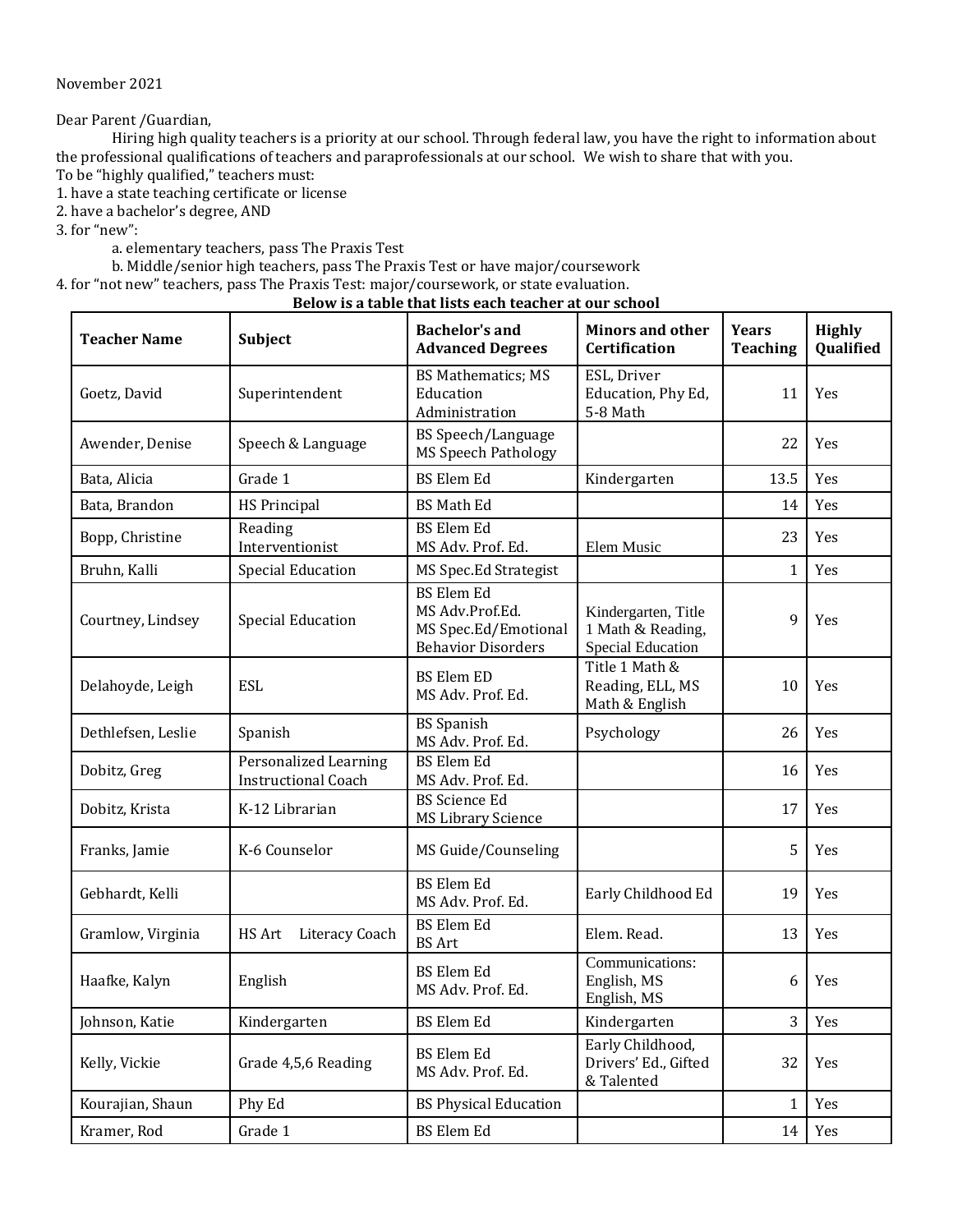| Lien, Colt          | 5-6 Band, 7-12 Music     | <b>BS Music</b>                                        |                                                                  | $\mathbf{1}$   | Yes    |
|---------------------|--------------------------|--------------------------------------------------------|------------------------------------------------------------------|----------------|--------|
| Lynch, Alexandra    | Grade 2                  | <b>BS</b> Elem Ed                                      | Kindergarten                                                     | $\overline{2}$ | Yes    |
| Lynch, Jordan       | Grade 4, 5, & 6 Math     | <b>BS</b> Elem Ed                                      |                                                                  | 5              | Yes    |
| McGuire, Jessica    | Math                     | <b>BS</b> Elem Ed                                      | 5-8 Math                                                         | $\bf{0}$       | Yes    |
| Meierotto, Kayla    | Science                  | <b>BS Elem Ed</b>                                      | MS, Kindergarten                                                 | 5              | Yes    |
| Miller, Jeff        | Social Studies           | BS Social Studies/<br>Social Science<br>MS Advanded Ed | Economics,<br>Geography, Govt,<br>Psychology,<br>History, Phy Ed | 7              | Yes    |
| Miller, Roxane      | Grade 3                  | <b>BS</b> Elem Ed<br>MS Adv. Prof. Ed.                 | Phy Ed                                                           | 21             | Yes    |
| Paeper, Amy         | <b>Special Education</b> | BS Spec. Ed/ID, AA,<br><b>ERSE</b>                     |                                                                  | 29             | Yes    |
| Petersen, Emily     | Grade 3                  | <b>BS</b> Elem Ed<br>MS Adv. Prof. Ed.                 | Kindergarten                                                     | 7              | Yes    |
| Peterson, Nolen     | Social Studies           | BS History/Pol Sci.<br>MS Adv. Prof. Ed.               | Geography,<br>History,<br>Government,<br>Psychology, PE          | 18             | Yes    |
| Roberts, Becca      | Grade 1                  | <b>BS</b> Elem Ed<br>MS Adv. Prof. Ed.                 |                                                                  | 6              | Yes    |
| Sagert, Shawn       | Phy Ed & Health          | BS Phy Ed & Health                                     |                                                                  | 17             | Yes    |
| Schall, Cory        | Grade 4,5,6 Science      | <b>BS Elem Ed</b><br>MS Adv. Prof. Ed.                 | Phy Ed                                                           | 22             | Yes    |
| Schieler, Elizabeth | Math                     | <b>BS</b> Math                                         |                                                                  | 9              | Yes    |
| Schneider, Ryan     | Math                     | <b>BS Math</b>                                         |                                                                  | 2              | Yes    |
| Sell, Anna          | K-6 Principal            | <b>BS</b> Elem Ed<br>MS Ed Leadership                  | ELL, NDPTS, MS                                                   | 30             | Yes    |
| Steiner, Tara       | <b>Basic Skills</b>      | <b>BS</b> Elem Ed<br>MS Adv. Prof. Ed.                 | <b>ELL</b>                                                       |                | 18 Yes |
| Strutz, Arthur      | Science                  | BS Biology, MS Ed<br>Administration                    | Chemistry, Earth<br>Science                                      | 5              | Yes    |
| Taylor, Madison     | Kindergarten             | <b>BS</b> Elem Ed                                      | Kindergarten                                                     | 3              | Yes    |
| Warren, Kathy       | Grade 4,5,6 Soc St       | BS Elem Ed & Phy Ed<br>MS Adv. Prof. Ed.               |                                                                  | 26.5           | Yes    |
| Wentworth, John     | English                  | <b>BS</b> Communications:<br>English                   |                                                                  | 16             | Yes    |
| Woodstead, Grace    | K-6 Music                | <b>BS Music</b>                                        |                                                                  | $\bf{0}$       | Yes    |